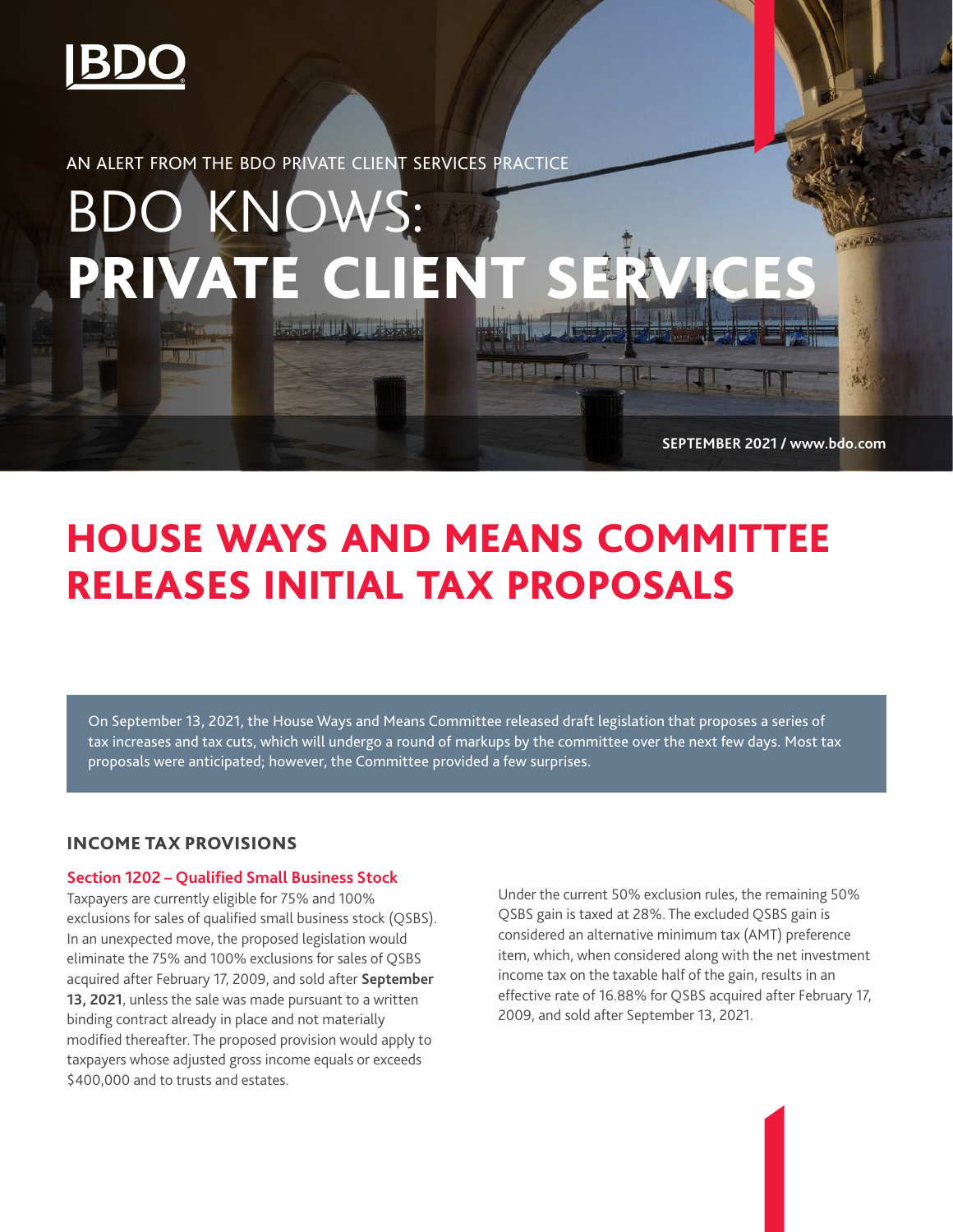#### **Capital Gains**

The current maximum tax rate on capital gains is 20%. The proposed legislation would increase the capital gains rate to 25% for taxable years ending **after September 13, 2021**. Transitional rules are proposed for taxable years that include September 13, 2021, taxing net gains realized before September 13, 2021, at 20%. Gains arising from a transaction pursuant to a binding written contract in effect before September 13, 2021, (and not materially modified thereafter) would remain eligible for the 20% rate.

Planning opportunity: Consider deferring realization of some capital losses until 2022 to offset capital gains that would otherwise be taxed at 25%.

## **Top Marginal Individual Income Tax Rate**

The top marginal individual income tax rate now is 37%. The draft legislation would raise the top marginal tax rate to 39.6% for taxable income over \$450,000 for married individuals filing jointly and surviving spouses, \$425,000 for head of households, \$400,000 for single individuals, \$225,000 for married individuals filing separately, and \$12,500 for estates and trusts. The proposal would be effective for taxable years beginning after December 31, 2021.

Planning opportunity: Consider accelerating ordinary income to 2021.

## **Net Investment Income Tax**

Under the current rules, net investment income does not include income derived in the ordinary course of a trade or business or income attributable to the disposition of property earned outside of a passive activity. The proposed legislation would eliminate those carveouts and others, while broadening the type of income subject to net investment income tax (NIIT). NIIT applies to the greater of "specified net income" or net investment income for high income individuals, estates, and trusts. "Specified net income" includes net investment income even if derived in the ordinary course of a trade or business and other gross income and net gains attributable to the disposition of property, even if earned outside of a passive activity or the trade or business of trading financial instruments or commodities. Certain foreign income is includible in the definition of net investment income.

The proposed provision would apply to taxpayers whose modified adjusted gross income exceeds \$500,000 for married individuals filing jointly and surviving spouses, \$250,000 for married individuals filing separately, \$12,500 for estates and trusts, and \$400,000 for all other tax filers. The proposal would be effective for taxable years beginning after December 31, 2021.

#### **Carried Interests**

The holding period to obtain long-term capital gains treatment for gain allocated to carried interest partners is three years. The proposal would extend the holding period from three to five years. The three-year holding period would remain in effect with respect to any income attributable to real property trades or businesses and for taxpayers (other than an estate or trust) with adjusted gross income of less than \$400,000. The proposal also contains provisions to include all items that are treated as capital gain (for example, Section 1231 gain) and prevent avoidance of the holding period rules. The proposal would be effective for taxable years beginning after December 31, 2021. duals filing jointly and surviving spouses,<br>married individuals filing separately, \$12,500<br>d trusts, and \$400,000 for all other tax filers.<br>would be effective for taxable years beginning<br>er 31, 2021.<br>**rests**<br>erior of to ob

#### **Qualified Business Income**

The qualified business income deduction currently is not limited by a maximum allowable deduction. The proposal would introduce such a cap, limiting the maximum allowable qualified business income deduction to \$500,000 for married individuals filing jointly and surviving spouses, \$250,000 for married individuals filing separately, \$10,000 for estates and trusts, and \$400,000 for all other taxpayers. The proposal would be effective for taxable years beginning after December 31, 2021.

#### **Excess Business Loss Limitation**

Under a temporary provision, excess business losses (EBLs) of non-corporate taxpayers in excess of \$500,000 for joint filers (\$250,000 for all other taxpayers) are disallowed and treated as net operating losses in the following year; however, the provision is set to expire on December 31, 2026. The proposal would make the temporary provision permanent and modify how a disallowed EBL is treated. Instead of treating the disallowed loss as a net operating loss in the following year, the EBL would be treated as a deduction attributable to a taxpayer's trades or businesses when computing the EBL in the subsequent year. The proposal would be effective for taxable years beginning after **December 31, 2020.**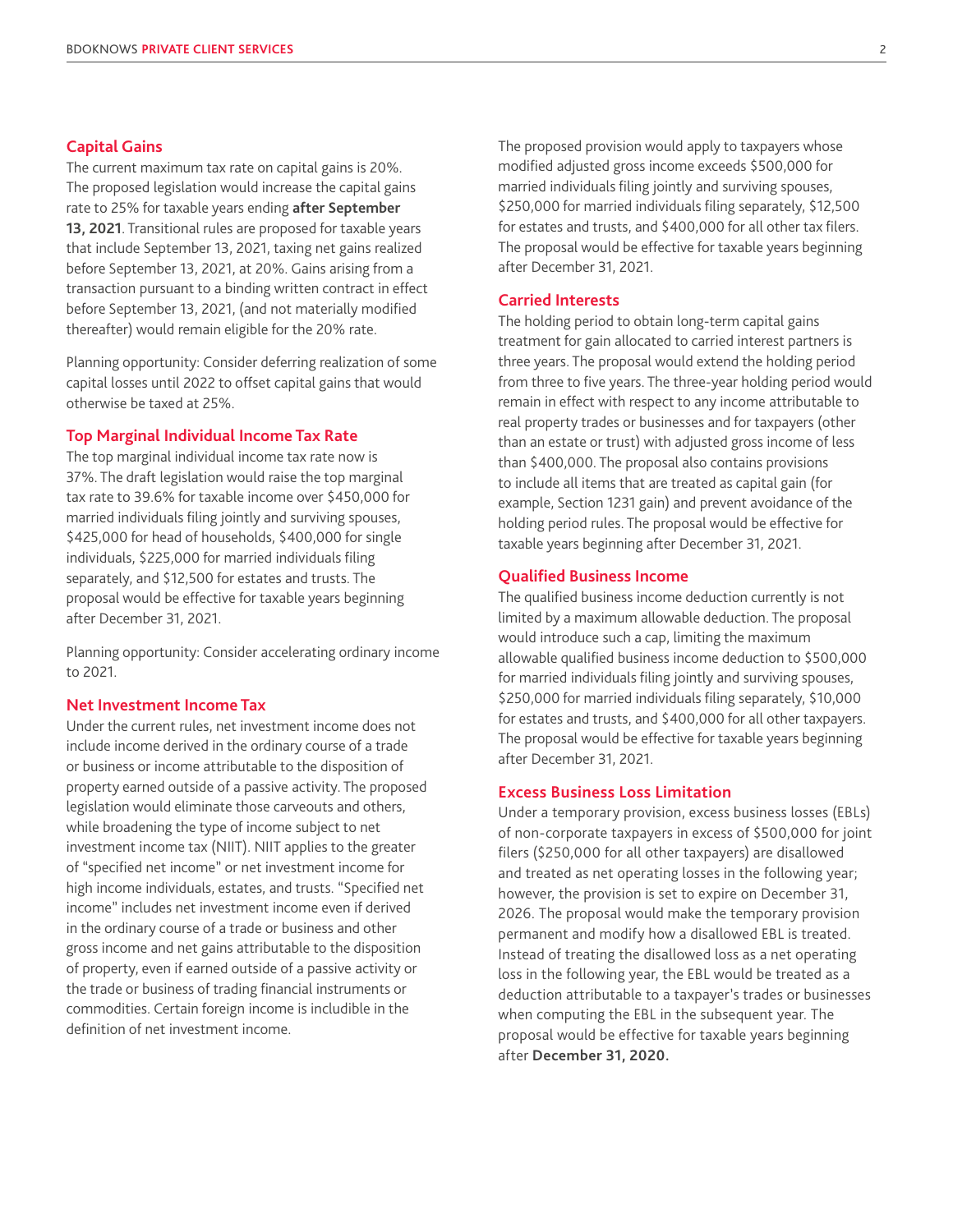#### **Surcharge on High-Income Individuals**

There is currently no surcharge imposed on high-income individuals. The proposal would impose a 3% surcharge on modified adjusted gross income in excess of \$2,500,000 for married individuals filing separately, \$100,000 for estates and trusts, and \$5,000,000 for all other individuals. The proposal would be effective for taxable years beginning after December 31, 2021.

# **Transfers Between Deemed Owner and Irrevocable Grantor Trust**

Transfers between a deemed owner and his or her irrevocable grantor trust are nontaxable events. The proposal would disregard grantor trust status when determining whether a transfer between a deemed owner and his or her grantor trust is a sale or an exchange, possibly resulting in a taxable event. Additionally, the proposal would expand the definition of related party under Internal Revenue Code (IRC) Section 267(b) to include grantor trusts and their deemed owners. The proposal would apply to trusts created on or after the date of the enactment of this provision and to any portion of a trust established before the date of enactment that is attributable to a contribution made on or after such date.

Planning opportunity: Consider sales to intentionally defective grantor trusts.

# ESTATE AND GIFT TAX PROVISIONS

## **Estate Tax Basic Exclusion Amount**

The estate tax basic exclusion amount is \$11,700,000 for 2021. The proposal would terminate the temporary increase in the basic exclusion amount, returning that amount to \$5,000,000, indexed for inflation. Under this proposal, the basic exclusion amount in 2022 is anticipated to be \$6,030,000. The proposal would apply to estates of decedents dying and gifts made after December 31, 2021.

Planning opportunity: Consider making gifts up to the 2021 estate tax basic exclusion amount, \$11,700,000.

## **Grantor Trusts**

When a deemed owner of a grantor trust dies, the assets of that grantor trust (other than a fully revocable trust) are generally not included in the deemed owner's estate. The proposal would require that assets in a grantor trust be included in the gross estate of the deceased deemed owner. Additionally, the proposal would treat distributions (other than to the deemed owner or spouse) during the life of the deemed owner and the termination of grantor trust status during the life of the deemed owner as completed gifts.

The proposal would apply to trusts created on or after the date of the enactment of this provision and to any portion of a trust established before the date of enactment that is attributable to a contribution made on or after such date.

Planning opportunity: Consider terminating grantor trust status for irrevocable life insurance trusts (ILITs) or making gifts to an intentionally defective grantor trust, a grantor retained annuity trust (GRAT), or spousal lifetime access trust (SLAT).

#### **Valuation Discounts**

Valuation discounts, such as marketability discounts and minority interest discounts, are allowed for transfers of nonbusiness assets for estate and gift tax purposes. The proposal would eliminate valuation discounts for certain transfers of nonbusiness assets for estate and gift tax purposes. Nonbusiness assets are defined as passive assets that are held for the production or collection of income and are not used in the active conduct of a trade or business. The proposal would apply to transfers after the date of the enactment of this Act.

Planning opportunity: Consider making gifts that will be eligible for valuation discounts.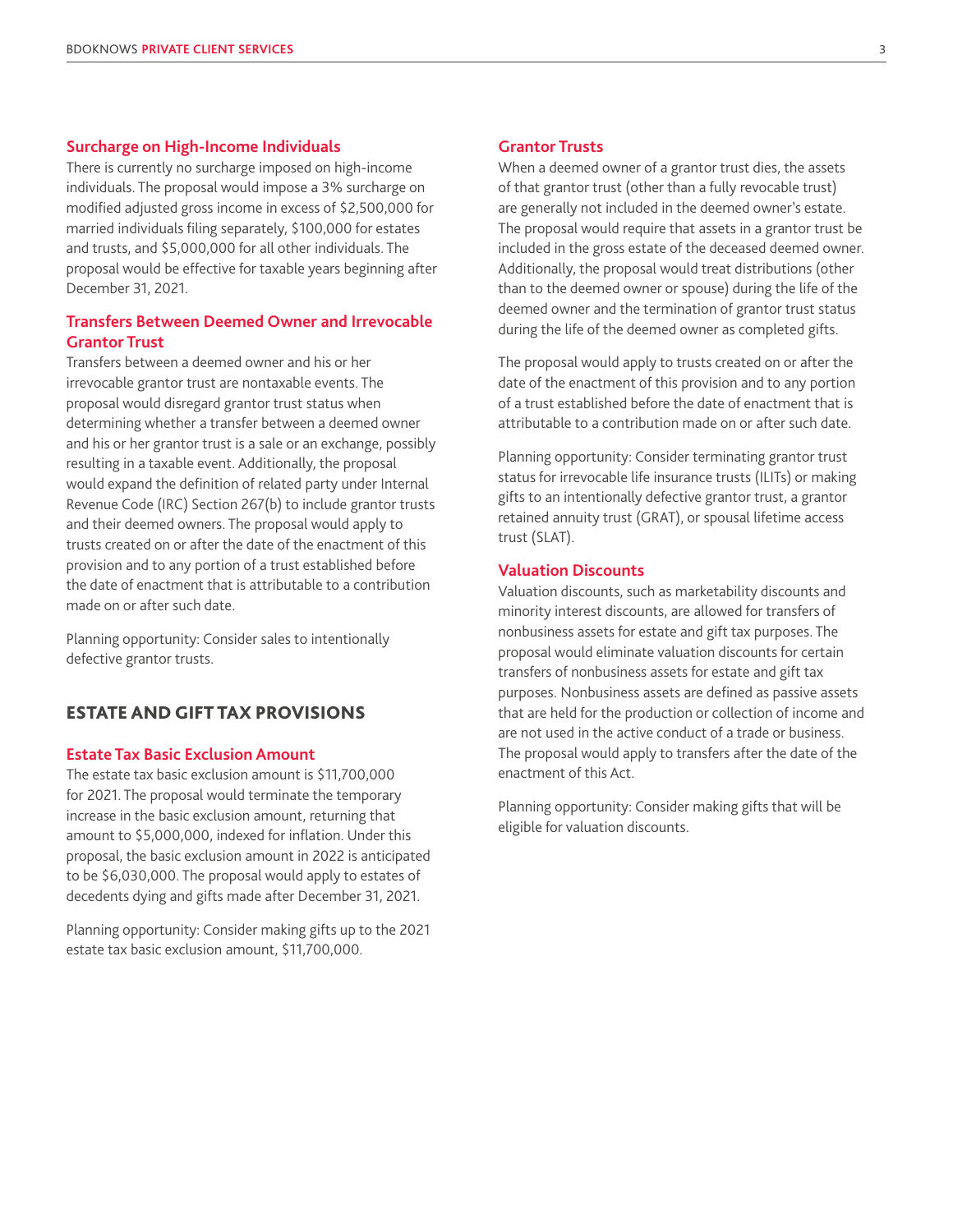## RETIREMENT PLANS

## **Annual Contributions to Plans**

Annual contributions to retirement plans are not currently limited by the value of the retirement plans owned by a taxpayer. The proposal would prohibit annual contributions by "applicable taxpayers" to "applicable retirement plans" (which includes tax-qualified defined contribution plans, IRC Section 403(b) and 457(b) plans, and traditional and Roth IRAs) if the total value of all the taxpayer's applicable retirement accounts exceeds \$10 million as of the end of the prior year. Applicable taxpayers are head of household filers with adjusted taxable income in excess of \$425,000, married individuals filing joint and surviving spouses with adjusted taxable income in excess of \$450,000, and all other taxpayers with adjusted taxable income in excess of \$400,000. Both the \$10 million cap and income limitations are indexed for inflation beginning after 2022. The proposal would be effective for taxable years beginning after December 31, 2021.

#### **Minimum Required Distributions from Plans**

Taxpayers are not currently required to take additional distributions if the total value of their retirement plan accounts exceeds \$10 million. The proposal would require applicable taxpayers (as defined above) of any age to take a minimum required distribution equal to 50% of the aggregate vested balances in applicable retirement plans in excess of \$10 million. In other words, if an applicable taxpayer's combined retirement plan account balances exceed \$10 million at the end of the taxable year, the taxpayer must take a minimum required distribution in the following year equal to 50% of the amount in excess of \$10 million.

Further, if the taxpayer's combined retirement plan account balances exceed \$20 million, the taxpayer would be required to take distributions equal to the lesser of (i) the aggregate plan balances in excess of \$20 million or (ii) the aggregate balances in Roth IRAs and designated Roth accounts in defined contribution plans. Once the taxpayer distributes the amount of any excess required under this distribution rule, the taxpayer then would be allowed to determine the retirement accounts from which to make distributions in satisfaction of the 50% distribution rule.

The proposal would be effective for tax years beginning after December 31, 2021.

#### **Roth Rollovers and Conversions**

The current definition of a qualified rollover or conversion does not exclude any portion of the rollover or contribution that is not includible in gross income. The proposed legislation would amend the definition of qualified rollovers and conversions to Roth IRAs to include only amounts that would be includible in gross income and subject to tax. The proposal would be effective for rollovers and conversions made after December 31, 2021.

### **"Back Door" Roth IRAs**

"Back door" Roth IRA strategies currently allow taxpayers who exceed existing Roth income limits to make nondeductible contributions to a traditional IRA, and shortly thereafter, convert the nondeductible contribution from the traditional IRA to a Roth IRA. Current law also allows taxpayers to contribute to a Roth 401(k) plan regardless of income limits (including making non-Roth after-tax contributions) and convert such contributions to a Roth IRA. The proposal would prohibit applicable taxpayers from engaging in these "back door" Roth IRA strategies.

To eliminate these strategies, the proposal would prohibit Roth conversions, for both IRAs and employer-sponsored plans, for applicable taxpayers, as defined above. The proposal would be effective for distributions, transfers and contributions made in taxable years beginning after **December 31, 2031** (10 years from now). However, for taxable years beginning after December 31, 2021, the proposal would prohibit all employee after-tax contributions in tax-qualified retirement plans and would prohibit aftertax IRA contributions from being converted to Roth IRAs regardless of income level.

## **IRAs and Accredited Investor**

The proposed legislation would prohibit IRAs from holding any security that requires the IRA owner to be an accredited investor. This proposal would be effective for taxable years beginning after December 31, 2021, but with a two-year transition period for investments already held in an IRA as of the date of enactment.